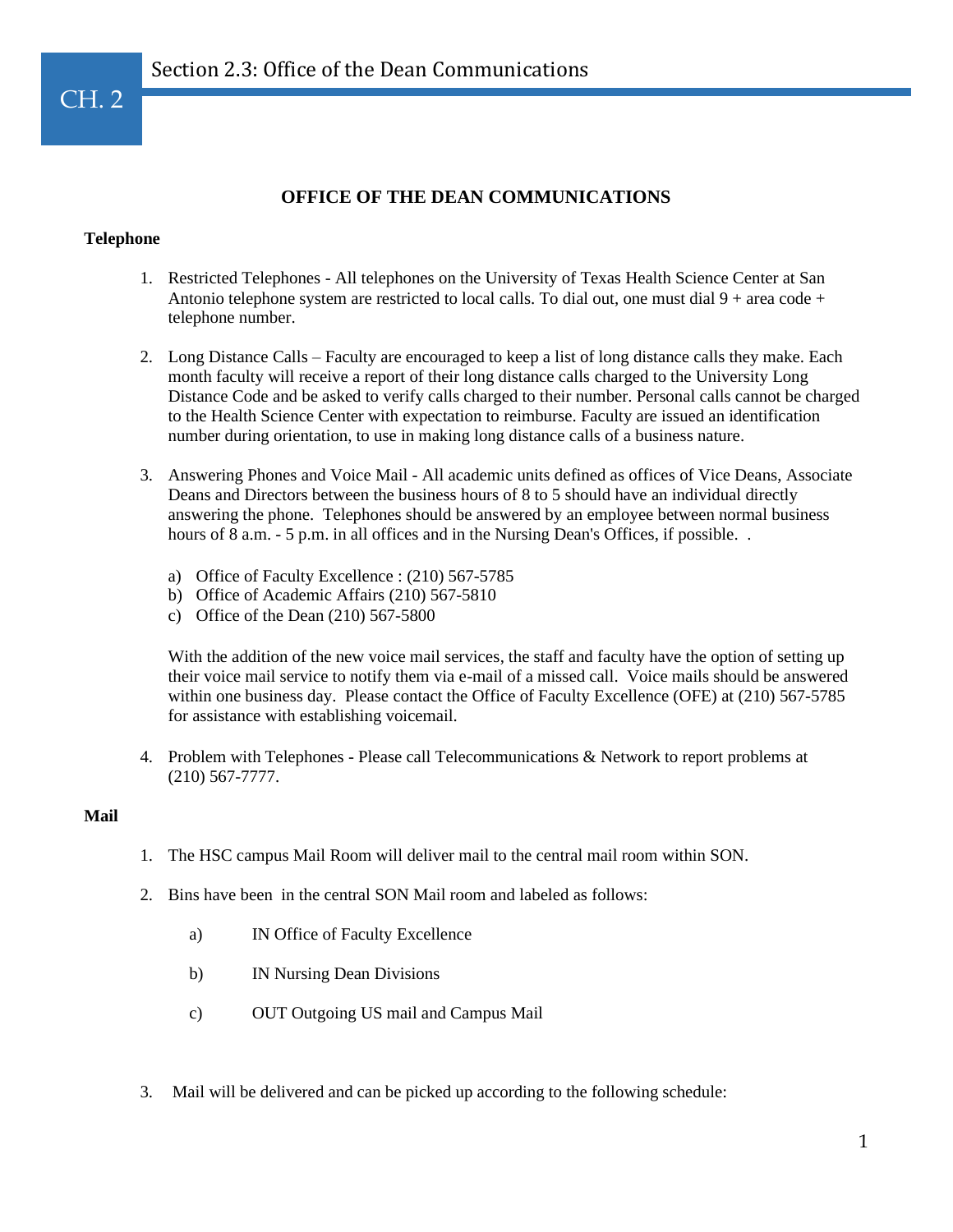- a) Mail is delivered to the central mail room HSC mailroom staff once a day between 1:00 pm and 2:00 p.m.
- b) Mail is picked up by HSC mailroom staff as follows:
	- Central Mail room Between 1:00 pm and 2:00 p.m.
	- Wall mounted collection box  $2^{nd}$  floor of south wing  $-10:00$  a.m., 1:00-2:00 p.m. and 4:00 p.m.
- 4. Individual Office Responsibility:

Each Office will be responsible for picking up and sorting their respective faculty and staff mail. Department IN and OUT mail needs to be placed in the appropriate BIN according to the above Pickup and Delivery Schedule

5. Nursing Dean Divisions:

CH. 2

- a) Each office will have a designated representative to sort mail
- b) Admissions and Student Services MSC 7945
- c) Business Office MCS 7954
- d) Department of Life Long Learning MSC 7946
- e) Office of the Dean MSC 7942
- f) Development Office MSC 7923
- g) Employee Wellness Center MSC 7984/ Student Health Center MSC 7934
- h) Graduate Nursing Program MSC 7943
- i) Practice/Engagement MSC 7960
- j) Nursing Research and Scholarship (ONRS) MSC 7947
- k) Undergraduate Nursing Program/Clinical Skills Lab MSC 7944
- l) Office of Faculty Excellence MSC 7950
- m) Other student, unidentifiable or misdirected mail: Any mail that is not identified will be stamped "Not School of Nursing's," or "Return to Sender" and will be placed in the outbox for HSC mail personnel to sort out. First Class mail for faculty and staff no longer at SoN should be forwarded by respective department/divisions. Third Class Mail for faculty and staff no longer at the SoN can be discarded. Students receive communications from HSC and the SoN electronically. Please direct any questions regarding student mail to the Graduate Office or Undergraduate as appropriate.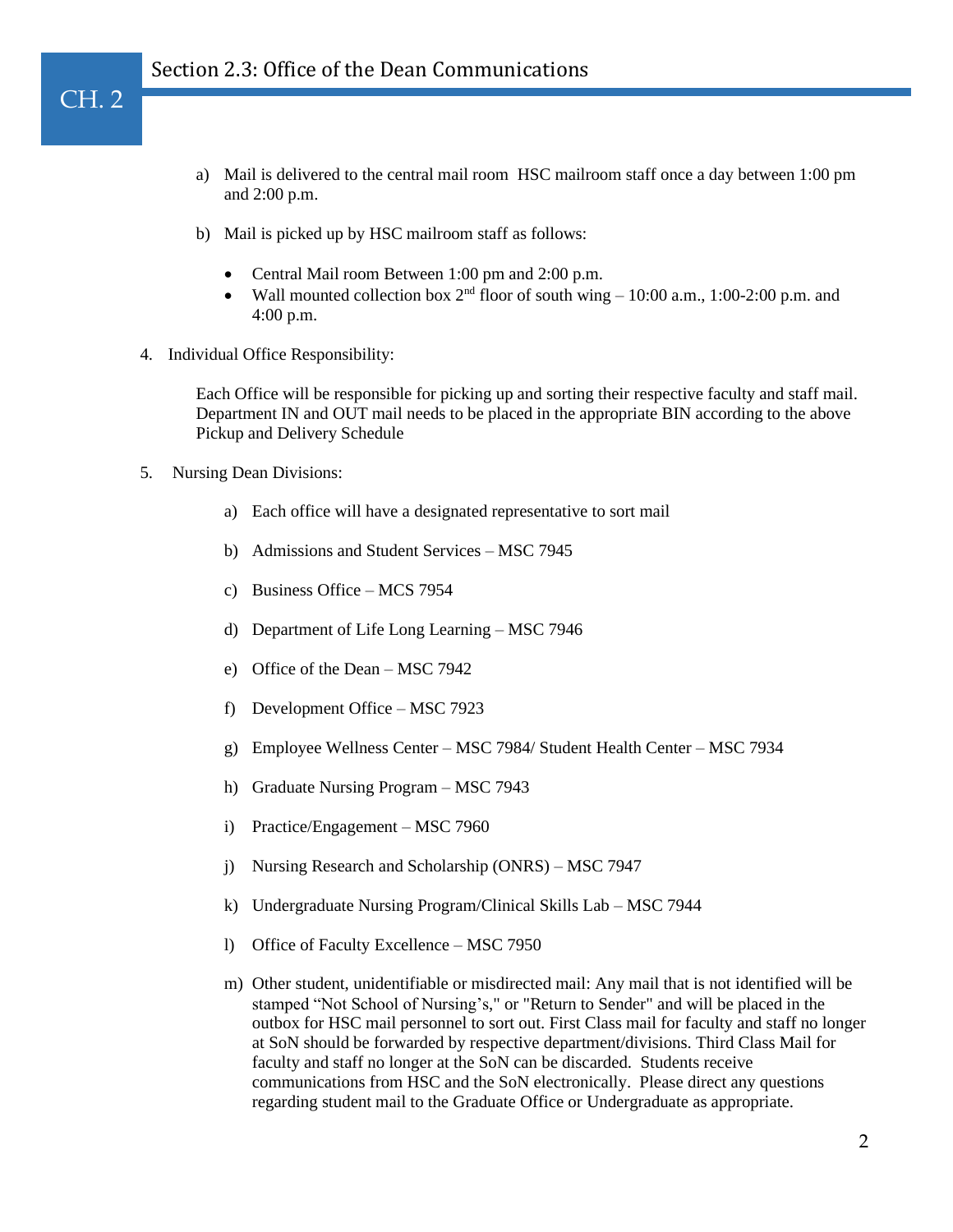## **Checks**

1. Monthly Payroll

Monthly Payroll Checks are routinely picked up by one of the pre-authorized personnel from the Business Office and each Office. As a routine, unless otherwise announced, Business Office staff will pick up monthly payroll checks from the Bursar's office at 9:00 a.m. on the first working day of each month. The Business Office staff will email each office to pick up their respective office's checks from the Business Office by 11:30 a.m. Although each area has its own payroll distribution practices, every effort should be made to have payroll checks in the individual's possession, in the individual's box, or given to their supervisor by noon on payday.

2. Bi-Monthly Payroll (hourly)

The Business Office staff picks up hourly personnel checks at 11 am twice monthly. Scheduled dates are the seventh and  $22<sup>nd</sup>$  of each month. If a payday falls on a weekend or holiday, the payroll is picked up on the following business day. The Business Office staff will email each office administrator to pick up their respective office's checks from the Business Office by 11:30 a.m. Although each area has its own payroll distribution practices, every effort should be made to have payroll checks in the individual's possession, in the individual's box, or given to their supervisor by noon on payday.

Special arrangements for those hourly personnel who do not have boxes can be made with their respective supervisor.

#### **Tele-Conference line**

A dedicated School of Nursing Teleconference line maybe reserved thru the Office of the Dean. This line is reserved on a first come, first serve basis.

# **E-mail**

- 1. Email signatures should follow the Email Signature Guidelines as outlined in the UTHealth San Antonio Branding guidelines [\(https://campaigns.uthscsa.edu/rebranding/\)](https://campaigns.uthscsa.edu/rebranding/). Individuals are not required to use the UT Health San Antonio logo in their email signature, but it is recommended. If the logo is used, it should be the UT Health San Antonio logo, which can be downloaded from the above website. Email signatures should not include any other logos or quotations.
- 2. Out of Office Automatic Reply Individuals who will be out of the office for one business day or longer should set up an automatic reply in Microsoft Outlook for both internal and external recipients. The automatic reply should indicate they will be out of the office, the period of time they will be out, and provide the name of the individual to contact for urgent issues with that individual's contact information.

# **Broadcast E-Mail** (NURFAC and NURSTAFF)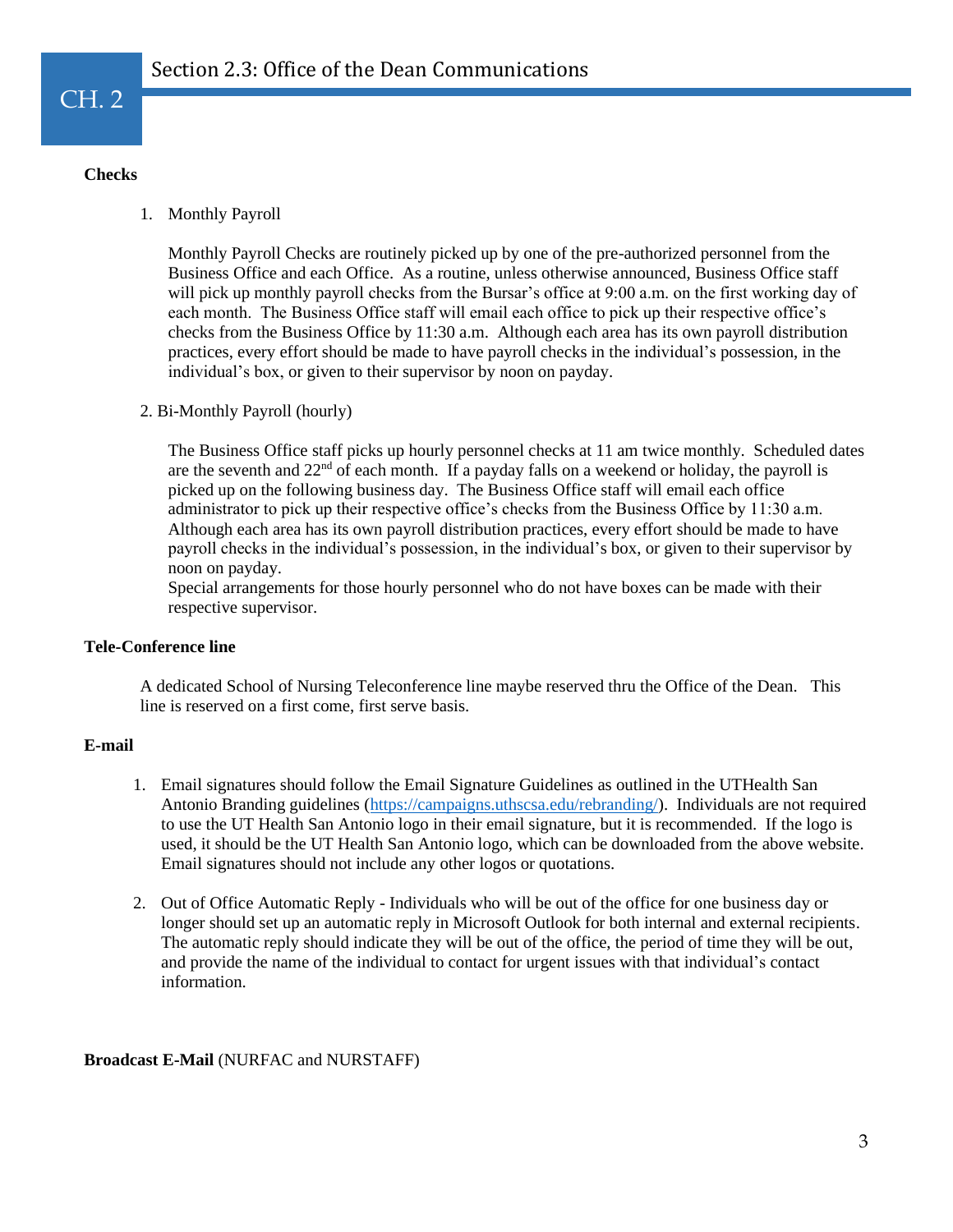CH. 2

- 1. The following types of Broadcast emails are approved for distribution to all nursing faculty and/or staff without prior approval within SON.
	- a) Individual person congratulations 'kudos,' etc., from single Office or area
	- b) Approved SON Virus alerts from SON IT/CRC personnel only
	- c) Network problems and network outage alerts from SON IT/CRC staff only
	- d) Update from national nursing or education or research organization or newsletter
	- e) School closures or weather warnings announcements from SON Dean's area or rep.
	- f) Reports, announcements and minutes on Official School wide groups or meetings including UTHSCSA sanctioned March of Dimes, SECC, and other.
	- g) Reports and minutes Ad hoc committees and subcommittees of standing committees
	- h) Messages from Dean to school
	- i) Announcement of upcoming Professional Nursing or UTHSCSA organizational meetings
	- j) Awards of research grants and funding by individual faculty
	- k) Appointment/election results to official committees / organizations in SON, UTHSCSA, and state or national from Offices/areas/Associate Deans or Dean
	- l) Announcement from Offices/Areas/Associate Deans or Dean of faculty or staff new arrivals or departures.
	- m) Exceptions to these lists must be approved by the Dean or the Director, Business Operations prior to them being sent as Broadcast e-mail.
- 2. The following types of Broadcast mail are NOT approved to be sent to all nursing faculty and/or staff by ANY faculty or staff at any level within SON. Exception to this policy must be granted in writing by the Dean before it is sent out Broadcast e-mail.
	- a) "Dr --- or other request to announce that her/his nursing related journal was running a content specialty.
	- b) An Individual's Favorite charity is raising money or needs volunteers.
	- c) Specialty specific Healthcare Professional issue and request for faculty support at local, state, regional, national level.
	- d) Virus alert from faculty or staff that they heard about on TV or got in an e-mail but have not checked to see if it is a legitimate virus with the SON IT staff or the UTHSCSA IT Staff.
	- e) Favorite or special poems, pictures, music etc.